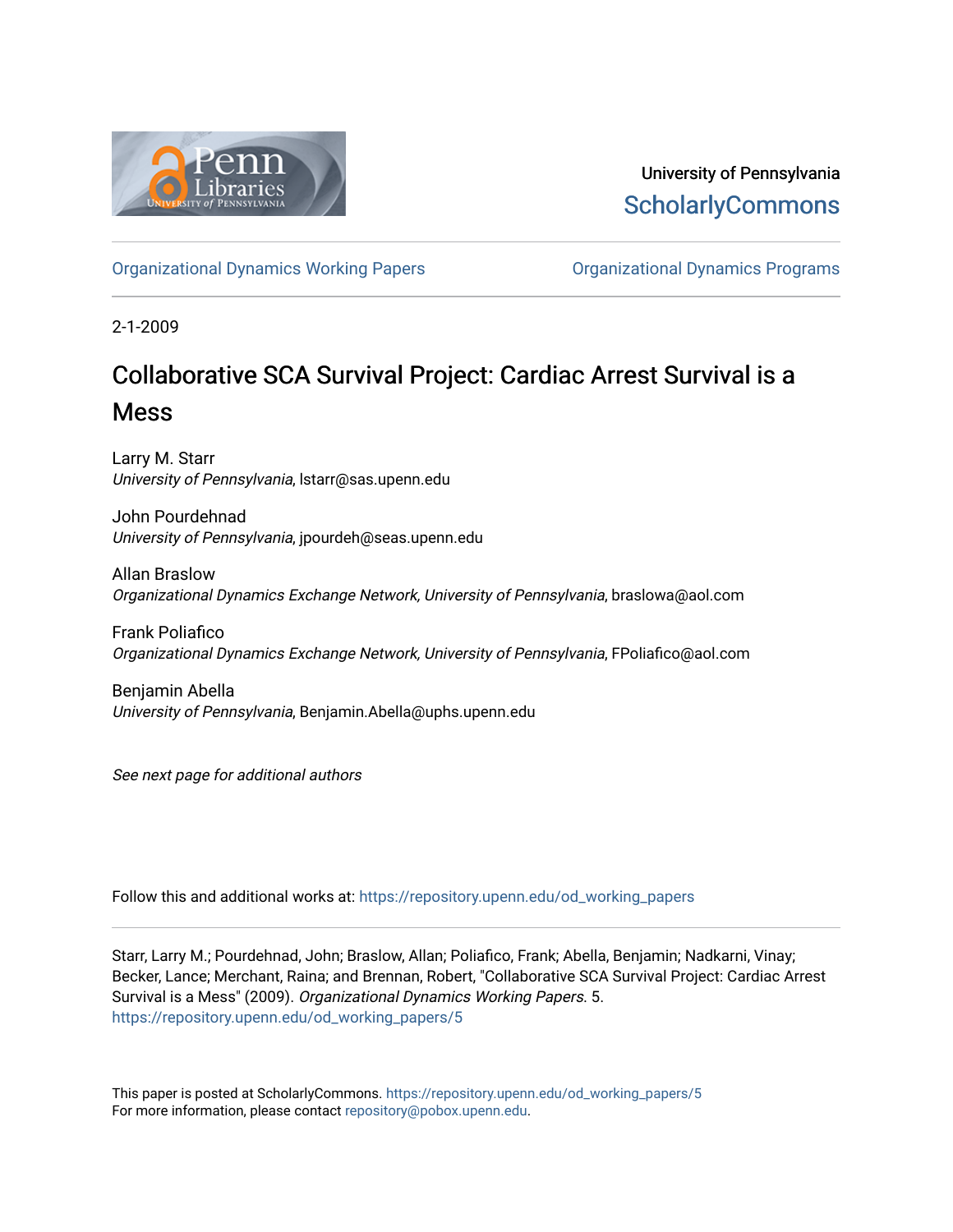## Collaborative SCA Survival Project: Cardiac Arrest Survival is a Mess

#### Abstract

Systems diagnoses have been effectively used to understand many complex organizational systems within healthcare, government, military, and global corporate enterprises. Systems methodologies have been effectively used to change the direction and improve the outcomes of complex organizational systems. We feel that framing cardiac arrest survival as a systems problem and applying a systems methodology is innovative, practical, and essential if we are to make significant and sustainable impact.

### Author(s)

Larry M. Starr, John Pourdehnad, Allan Braslow, Frank Poliafico, Benjamin Abella, Vinay Nadkarni, Lance Becker, Raina Merchant, and Robert Brennan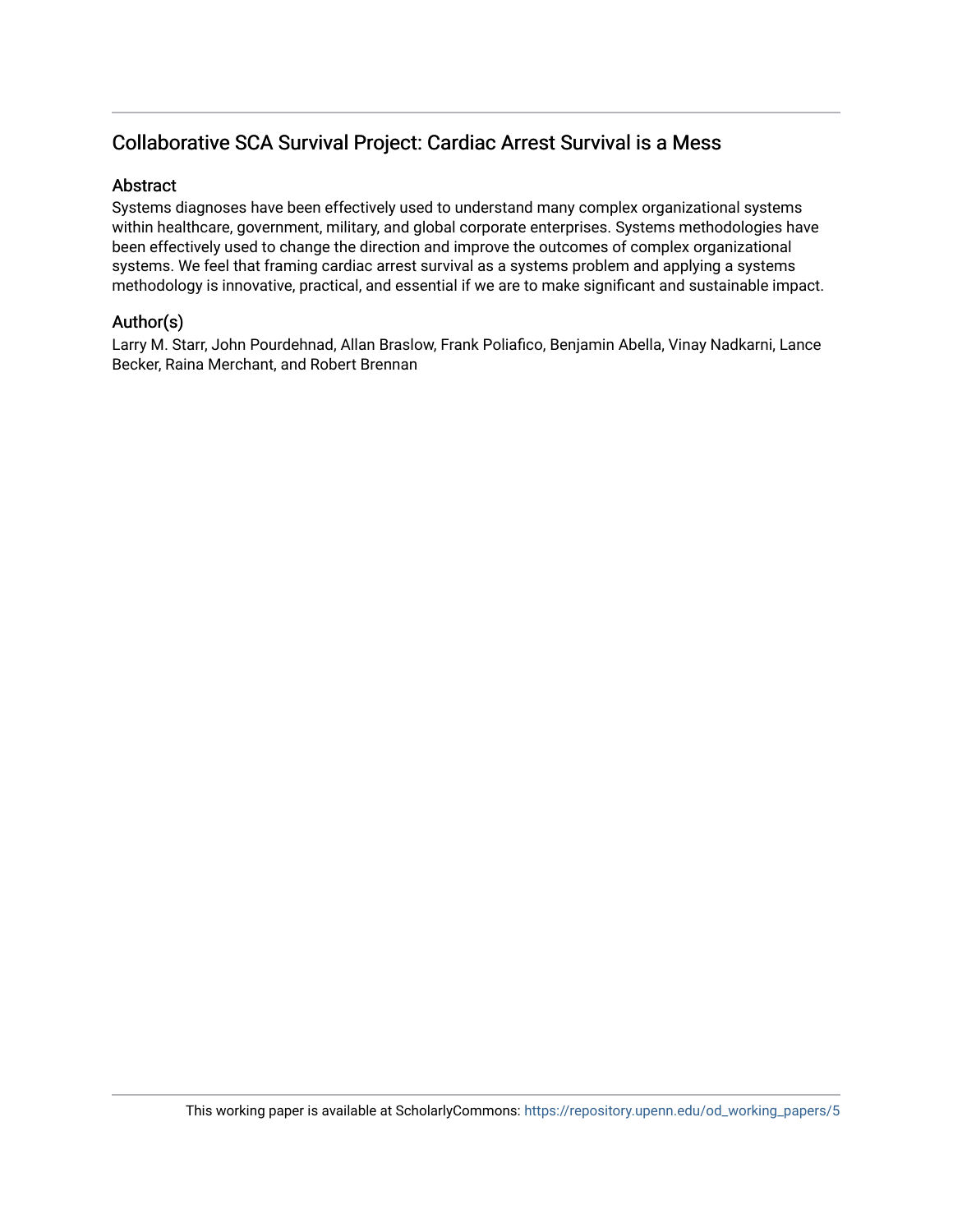#### **COLLABORATIVE SCA SURVIVAL PROJECT: CARDIAC ARREST SURVIVAL IS A MESS<sup>1</sup>**

Sudden cardiac arrest (SCA) causes over 300,000 deaths per year in the United States (US), more than breast cancer, lung cancer, and AIDS/HIV combined. In most of the US, a person experiencing a witnessed SCA due to ventricular fibrillation has about a 4% chance of surviving. In King County (Seattle), WA, however, the survival rate is closer to 40%, approximately ten times higher than the national average. What accounts for this difference? Is the 40% survival rate in King County the best that can be expected in a community? Why do more than 95% of those who experience SCA elsewhere not survive? What are all the forces that contribute to SCA survival, how do they interact, and why is so little evidencebased data available? For several months, our research group has been discussing these and similar questions in the Russell L. Ackoff Systems Thinking Library at the University of Pennsylvania. We believe that the current state of SCA survival across the US is a mess.

A "mess" - also called a "wicked problem" - is a management science term that describes a special category of *complex problem* characterized by strongly interacting forces that co-produce confusions, conflicts, and failures within large organizations, communities, and environments. A complex organizational problem cannot be solved by standard analytical means, ie, by reducing the problem into a series of smaller parts or sections. Approaches that rely on reduction analysis are not well suited to addressing problems where the key components are people, organizations and professional societies who make choices based on self-interests and how the behavior and interests of others influence them. In other words, examining people or groups as independent elements fails to account for the meanings and behaviors that emerge when they interact. Relationships among stakeholders and other organizational parts of the problem are not static; they undergo continuous changes in technology, economics, society, and the cultural environment. A complex problem can only be understood and rendered nonrecurring, ie, *dissolved* rather than merely solved only to recur, by using a systems framework and a systems methodology. We believe that framing SCA survival as a complex organizational problem and applying complex systems strategies from management science is a creative and worthwhile pathway to improve SCA outcomes.

In responding to a cardiac arrest, the traditional "chain of survival" begins when a bystander recognizes the emergency. These events include calling 911, starting CPR, shocking the heart with a defibrillator, providing EMS, and hospital emergency department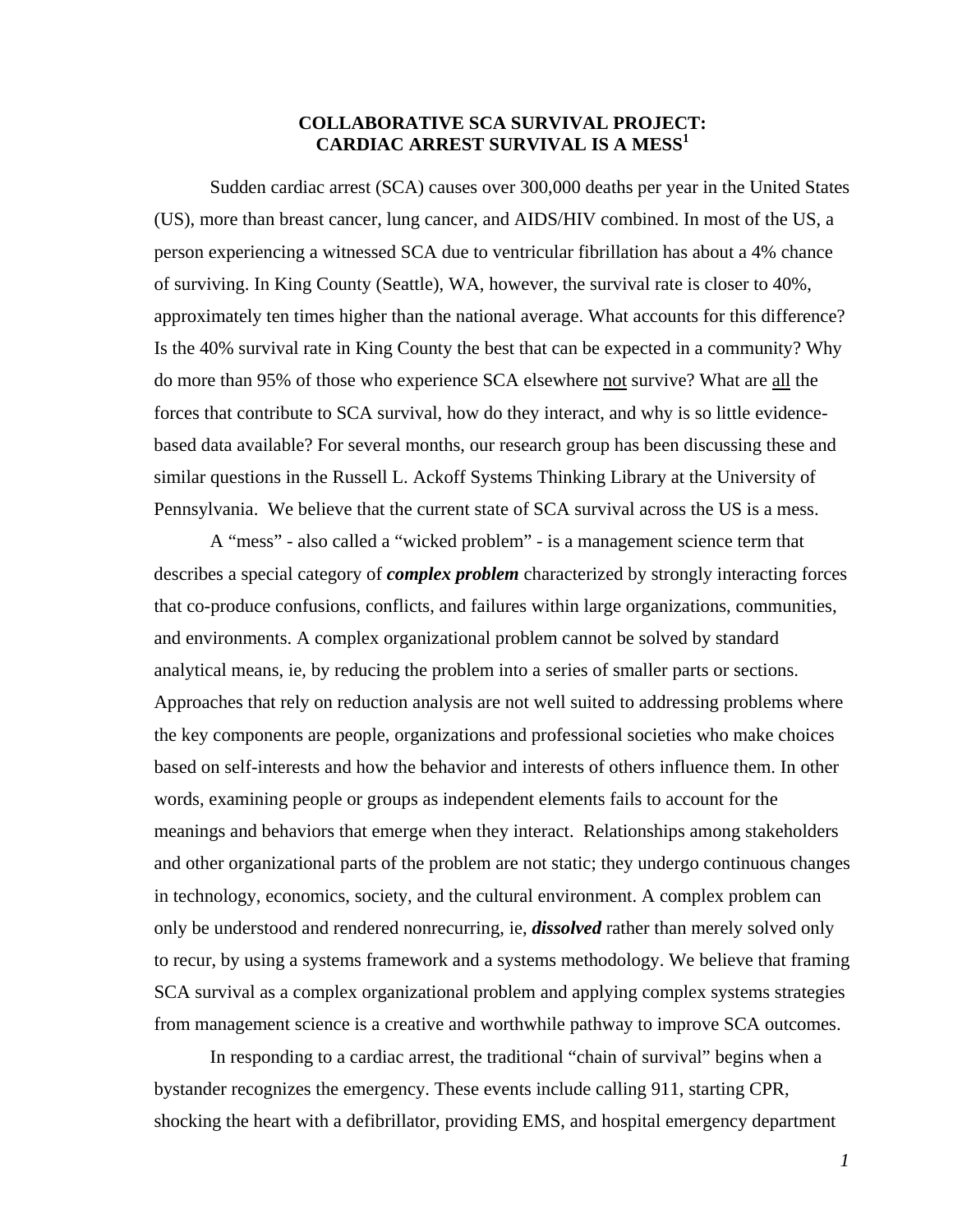care. Indeed, Nichol, Thomas, Callaway, et al<sup>2</sup> noted, "it seems likely that the differences (in survival) reflect, in part, regional differences in the availability of…bystander CPR…lay responder defibrillation programs…EMS factors…or treatments available at receiving hospitals…but, no analysis (has been able to detect) the independent contributions of these factors." We believe the failure continues because the problem is not analytic so the traditional approach of only trying to improve individual links in the chain of events, ie, the parts, is an inadequate methodology. SCA survival is the kind of complex problem where even significant improvements in one or two parts will not significantly increase survival.

Our approach is different and follows strategies used with complex organizational problems. If bystanders, EMS responders, and healthcare professionals are components of a complex system, we ask how communications including feedback and learning should be coordinated between people before, during and following an emergency. Since in every organizational system, each individual has personal interests that can conflict with job performance, we ask how stress reactions, personality, organization and family culture, and other characteristics and obstructions influence performance and SCA survival. Also, because all organizational systems are influenced by the social, economic, and regulatory environment, we ask how economic and financial forces, technology, politics, and a host of other events affect overall patient survival.

The first step required to understand a complex problem such as SCA survival is to perform a system diagnosis using an iterative and cumulative process of six activities: (1) detect; (2) focus; (3) search; (4) represent systematically; (5) diagnose; and (6) present. We begin by trying to find clues regarding the situation in which the patients exist and to identify the critical characteristics and properties of the system that promote and that interfere with SCA survival. The assumption is that the overall design of the system is critically flawed even if some areas are able to operate successfully. Therefore, finding how and where the organization system is failing, or worse - actually destroying itself constitutes the formulation. "Finding out" is a heuristic approach in the form of a search process.

The steps of (1) detection, (3) search and (5) diagnosis consist of a series of quantitative and qualitative studies designed to uncover the most significant facts. An attempt is also made to describe (4) the systemic view of the current state, including the elements and their interactions. These systemic characteristics can then be summarized (in